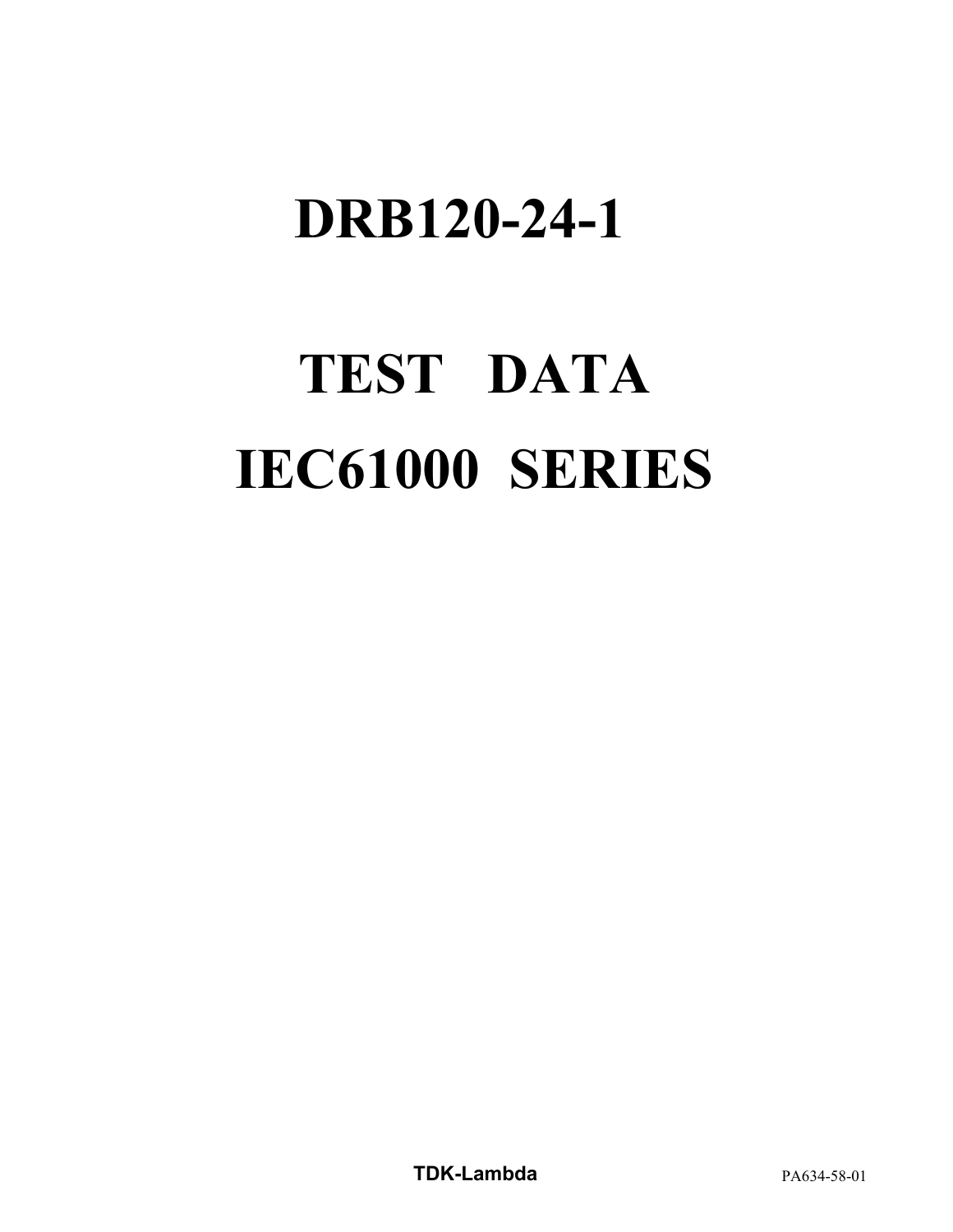## **INDEX**

## PAGE

|                                                                                            | $R-1$ |
|--------------------------------------------------------------------------------------------|-------|
| 2. Radiated Radio-Frequency Electromagnetic Field Immunity Test (IEC61000-4-3).            | $R-2$ |
|                                                                                            | $R-3$ |
|                                                                                            | $R-4$ |
| 5. Conducted Disturbances Induced by<br>Radio-Frequency Field Immunity Test (IEC61000-4-6) | $R-5$ |
|                                                                                            |       |
| 6. Power Frequency Magnetic Field Immunity Test (IEC61000-4-8)                             | $R-6$ |
| 7. Voltage Dips, Short Interruptions Immunity Test (IEC61000-4-11)                         | $R-7$ |

Terminology used FG……………………Frame GND

※ Test results are reference data based on our standard measurement condition.

Test results are typical data. Nevertheless the following results are considered to be actual capability data because all units have nearly the same characteristics.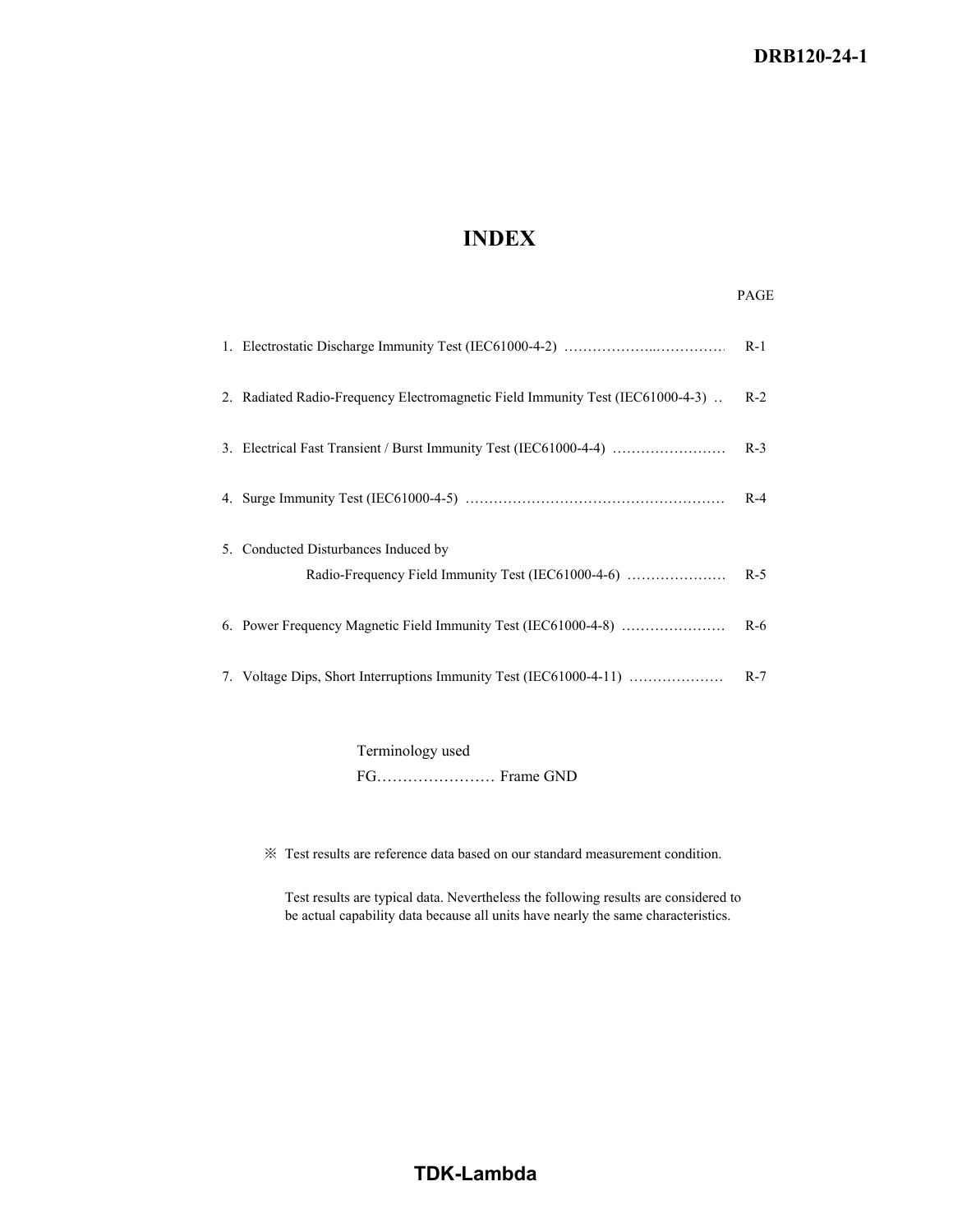## **1. Electrostatic Discharge Immunity Test (IEC61000-4-2)**

#### **MODEL : DRB120-24-1**

#### **(1) Equipment Used**

| Noiseken ESD Generator     | ESS-2000 |
|----------------------------|----------|
| Noiseken ESD Discharge Tip | TC-815R  |

#### **(2) Test Conditions**

| Input Voltage         | $230$ VAC | Output Voltage             | Rated         |
|-----------------------|-----------|----------------------------|---------------|
| <b>Output Current</b> | $100\%$   | Polarity                   | $+$ . $-$     |
| Number of Tests       | 10 times  | <b>Ambient Temperature</b> | $25^{\circ}C$ |

#### **(3) Test Method and Device Test Point**

| Contact Discharge : | FG terminal, Chassis, Output terminal (DC OK)    |
|---------------------|--------------------------------------------------|
| Air Discharge       | Input terminal, Output terminal $(+V, -V)$ , LED |



#### **(4) Acceptable Conditions (Criteria A)**

- 1. Output voltage regulation not to exceed  $\pm$  5% of initial (before test) value during test.
- 2. Output voltage must be within the regulation specification after the test.
- 3. Along with 1 and 2, smoke and fire are not allowed.

#### **(5) Test Result**

| Contact Discharge (kV) | DRB120-24-1 | Air Discharge (kV) | DRB120-24-1 |
|------------------------|-------------|--------------------|-------------|
|                        | <b>PASS</b> |                    | <b>PASS</b> |
|                        | <b>PASS</b> |                    | <b>PASS</b> |
| -                      |             |                    | <b>PASS</b> |
| -                      |             |                    | <b>PASS</b> |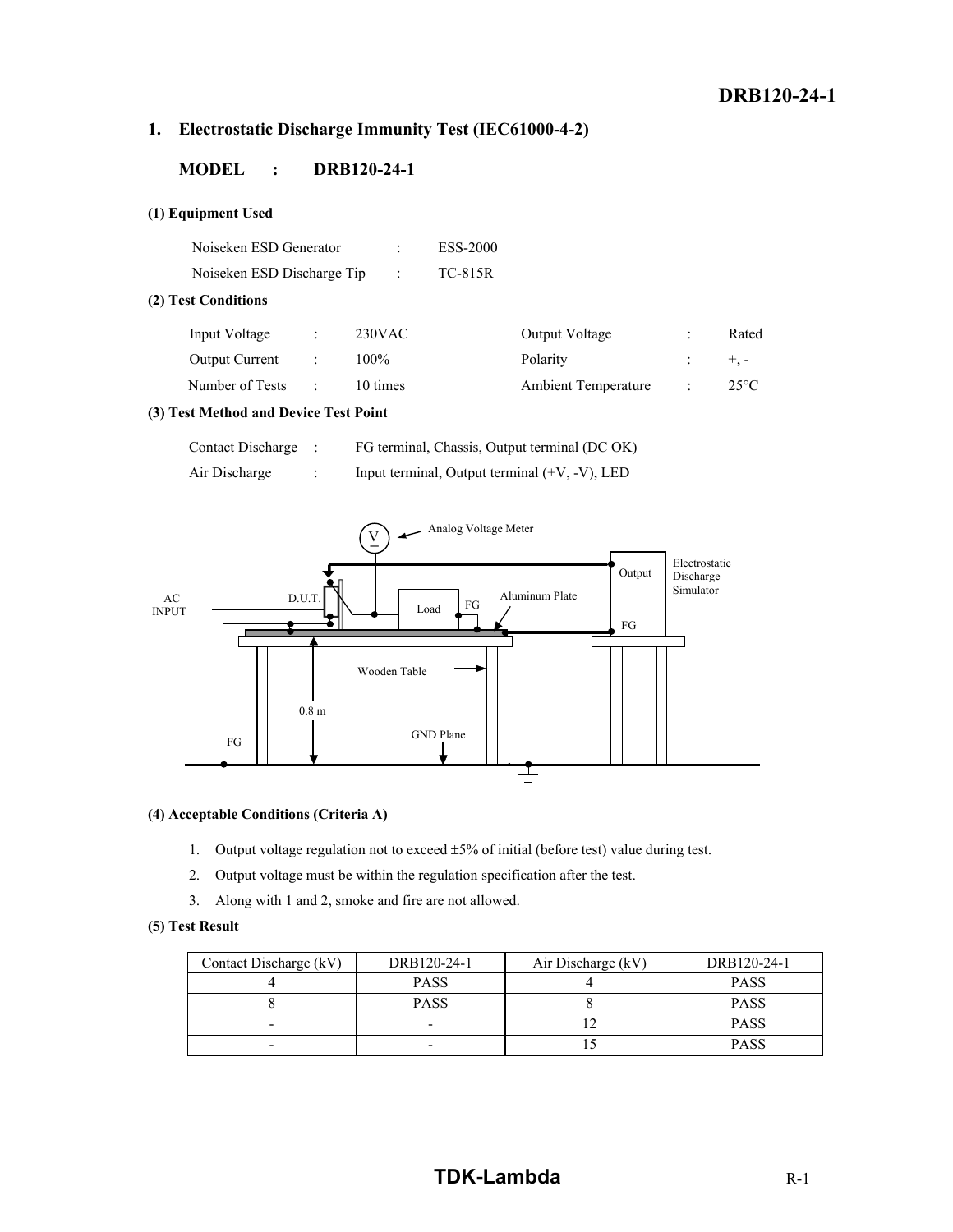## **2. Radiated Radio-Frequency Electromagnetic Field Immunity Test (IEC61000-4-3)**

#### **MODEL : DRB120-24-1**

#### **(1) Equipment Used**

| EPM-P series Dual Channel Power Meter                                  | : E4417A            |
|------------------------------------------------------------------------|---------------------|
| Rhode & Schwarz Signal Generator (10MHz-27GHz)                         | : SMR27             |
| <b>Agilent Power Sensor</b>                                            | E9322A              |
| Schaffner Power Amplifier (80MHz - 1GHz / 150W), (800MHz - 3GHz / 75W) | : CBA9413B/ CBA9429 |
| Schwarzbeck Log Periodic Broadband Antenna                             | : VULP 9118E        |
| Schwarzbeck Double Log-Per Antenna (0.7 – 10.5GHz)                     | $:$ STLP 9149       |

#### **(2) Test Conditions**

| Input Voltage             | $: 230 \text{VAC}$ | <b>Output Voltage</b>                                                   | : Rated      |
|---------------------------|--------------------|-------------------------------------------------------------------------|--------------|
| <b>Output Current</b>     | $:100\%$           | <b>Ambient Temperature</b>                                              | $\div$ 25 °C |
| Electromagnetic Frequency |                    | : $80~1000$ MHz, $1$ GHz $~3$ GHz, $1%$ Frequency Step, 3s per step     |              |
| Modulation                |                    | : Amplitude Modulation with 1KHz Sine Wave to a depth of 80%            |              |
| Polarity                  |                    | : Horizontal and Vertical in different Angle (Left, Right, Front, Rear) |              |

#### **(3) Test Method and Device Test Point**



#### **(4) Acceptable Conditions (Criteria A)**

- 1. Output voltage regulation not to exceed  $\pm$ 5% of initial (before test) value during test.
- 2. Output voltage must be within the regulation specification after the test.
- 3. Along with 1 and 2, smoke and fire are not allowed.

#### **(5) Test Result**

| Radiation Field Strength (Vrms) | DRB120-24-1 |
|---------------------------------|-------------|
|                                 | PASC        |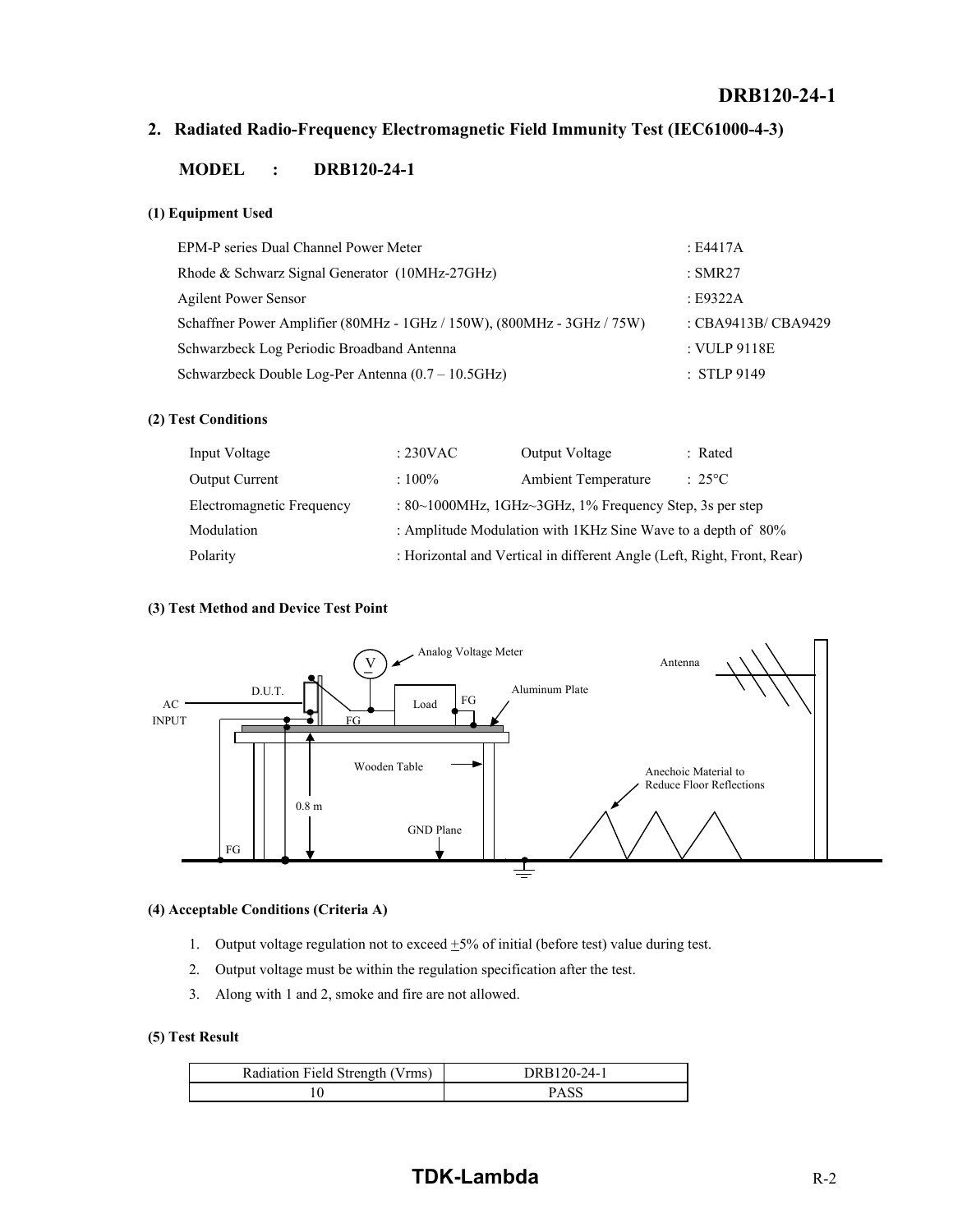## **3. Electrical Fast Transient / Burst Immunity Test (IEC61000-4-4)**

#### **MODEL : DRB120-24-1**

#### **(1) Equipment Used**

| Haefely PEFT Generator            | <b>PEFT 4010</b> |
|-----------------------------------|------------------|
| Haefely Capacitive Coupling Clamp | IP4A             |
| A.C Source                        | 6830             |

#### **(2) Test Conditions**

| Input Voltage         | $\ddot{\cdot}$       | $230$ VAC         | Output Voltage         |                      | Rated     |
|-----------------------|----------------------|-------------------|------------------------|----------------------|-----------|
| <b>Output Current</b> | $\ddot{\phantom{a}}$ | 100%              | Polarity               |                      | $+$ . $-$ |
| <b>Burst Duration</b> | $\mathcal{L}$        | $15 \text{ ms}$   | <b>Test Duration</b>   | $\cdot$              | 1 minute  |
| <b>Burst Period</b>   | $\ddot{\cdot}$       | 300 <sub>ms</sub> | <b>Repetition Rate</b> | $\ddot{\phantom{0}}$ | 5 kHz     |

#### **(3) Test Method**



#### **(4) Acceptable Conditions (Criteria A)**

- 1. Output voltage regulation not to exceed  $\pm 5\%$  of initial (before test) value during test.
- 2. Output voltage must be within the regulation specification after the test.
- 3. Along with 1 and 2, smoke and fire are not allowed.

#### **(5) Test Result**

| Test Voltage (kV) | Repetition Rate (kHz) | $20-24$ .<br>1 R H |
|-------------------|-----------------------|--------------------|
|                   | J.U                   |                    |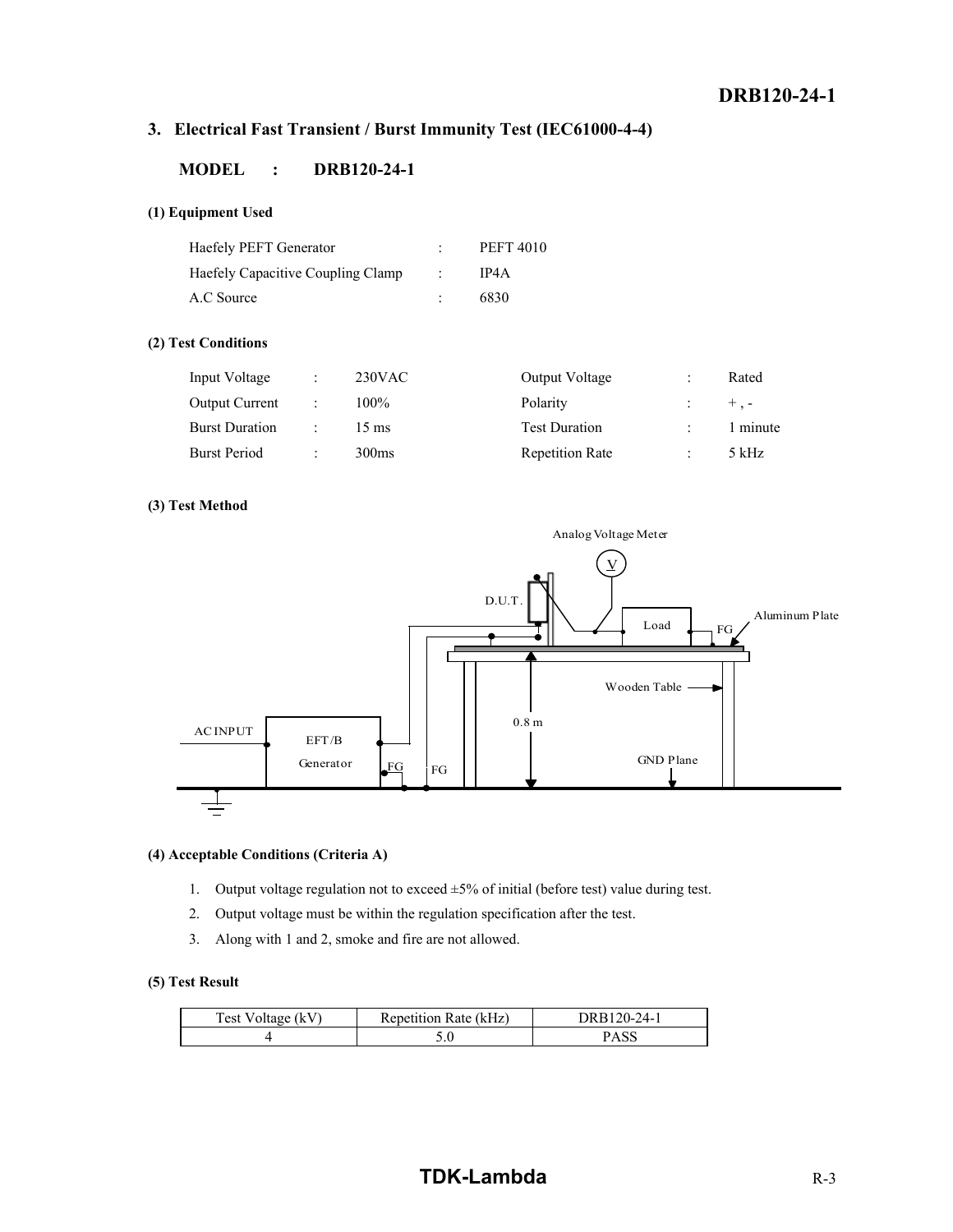## **4. Surge Immunity Test (IEC61000-4-5)**

#### **MODEL : DRB120-24-1**

#### **(1) Equipment Used**

| A.C. Source            | :6813B |                                                                                             |                     |
|------------------------|--------|---------------------------------------------------------------------------------------------|---------------------|
| Surge Impulse Network  |        | : NSG2050 CDN for Telecom Line                                                              | $\therefore$ CDN118 |
| Pulse Coupling Network |        | : INA 172 High Energy Hybrid Surge Pulse Network<br>$(1.2/50us-8/20us, 10/700us-0.5/700us)$ | : PNW2050/51        |

#### **(2) Test Conditions**

| Input Voltage         | $: 230$ VAC                      | Output Voltage             | : Rated          |
|-----------------------|----------------------------------|----------------------------|------------------|
| <b>Output Current</b> | $: 100\%$                        | Number of Tests            | $: 5 \times$     |
| Polarity              | $\pm$ $\pm$ , $\pm$              | Mode                       | : Common, Normal |
| Phase                 | $\therefore$ 0, 90, 180, 270 deg | <b>Ambient Temperature</b> | $: 25^{\circ}C$  |

#### **(3) Test Method and Device Test Point**

Apply to Common mode (N-FG, L-FG) and Normal mode (N-L).



#### **(4) Acceptable Conditions (Criteria A)**

- 1. Output voltage regulation not to exceed  $\pm 5\%$  of initial (before test) value during test.
- 2. Output voltage must be within the regulation specification after the test.
- 3. Along with 1 and 2, smoke and fire are not allowed.

#### **(5) Test Result**

| Test Voltage (kV)<br>.`ommon | DRB120-24-1 | Test Voltage (kV)<br>Normal | DRB120-24-1 |  |
|------------------------------|-------------|-----------------------------|-------------|--|
|                              | PASS        |                             | PASS        |  |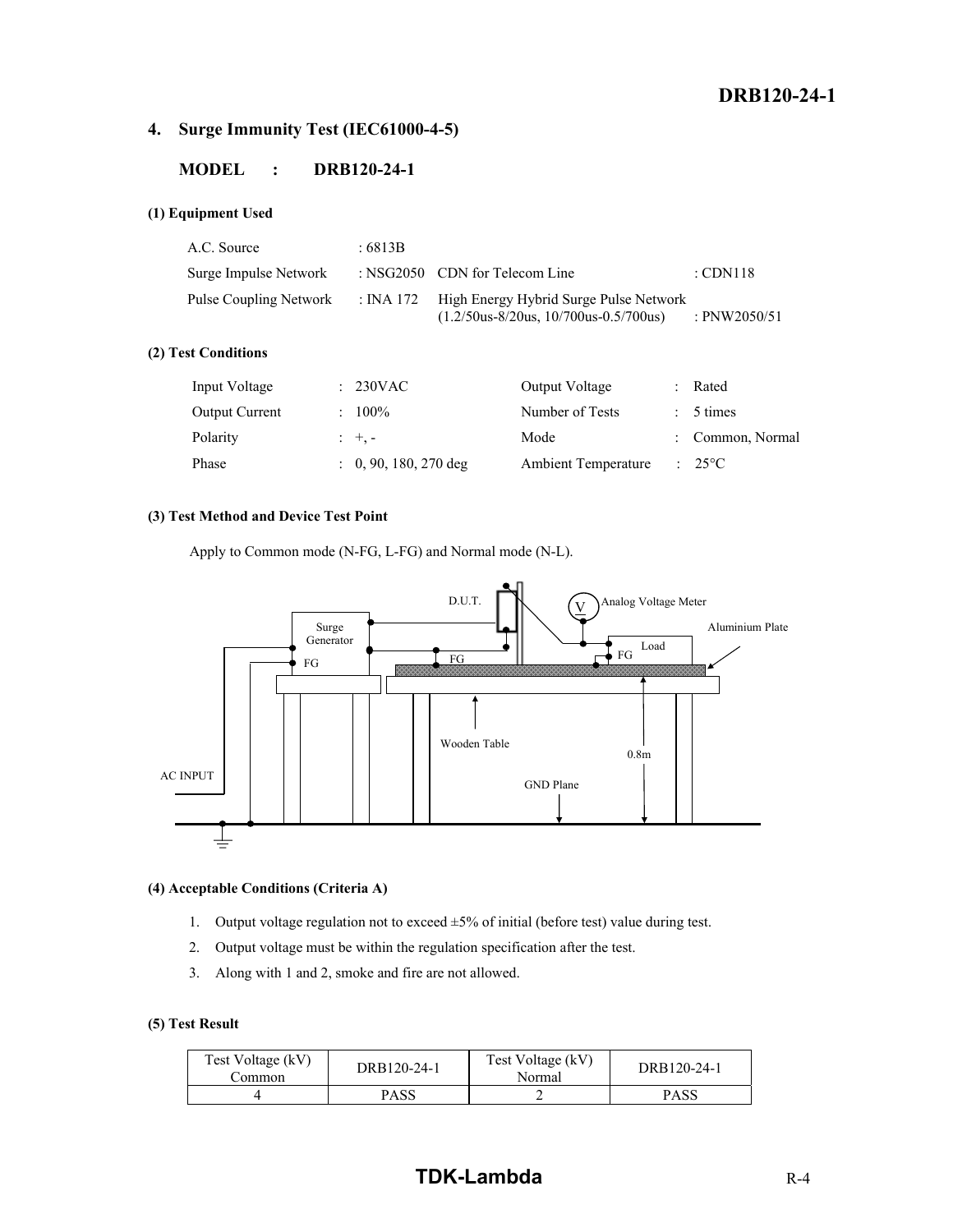#### **5. Conducted Disturbances Induced by Radio-Frequency Field Immunity Test (IEC61000-4-6)**

## **MODEL : DRB120-24-1**

#### **(1) Equipment Used**

| AC Source                          | $\mathcal{L}$ | 6830                 |
|------------------------------------|---------------|----------------------|
| <b>EM Test Sine Wave Generator</b> |               | $\sim$ CWS 500A      |
| EM Clamp                           | international | EM101                |
| EM Test CDN                        |               | $T2-TEL, M2, S4-USB$ |

#### **(2) Test Conditions**

| Input Voltage         | $\ddot{\phantom{0}}$ | $230$ VAC    | Output Voltage                                              | $\ddot{\phantom{0}}$ | Rated |
|-----------------------|----------------------|--------------|-------------------------------------------------------------|----------------------|-------|
| <b>Output Current</b> |                      | $100\%$      | <b>Frequency Step</b>                                       |                      | $1\%$ |
| Test Frequencies      | $\ddot{\phantom{a}}$ | 150kHz~80MHz |                                                             |                      |       |
| Modulation            | $\ddot{\cdot}$       |              | Amplitude Modulation with 1 kHz Sine Wave to a Depth of 80% |                      |       |
| Dwell Time            |                      | 3s per step  |                                                             |                      |       |

#### **(3) Test Method and Device Test Point**



#### **(4) Acceptable Conditions (Criteria A)**

- 1. Output voltage regulation not to exceed  $\pm 5\%$  of initial (before test) value during test.
- 2. Output voltage must be within the regulation specification after the test.
- 3. Along with 1 and 2, smoke and fire are not allowed.

#### **(5) Test Result**

| Test Voltage (Vrms) | DRB120-24-1 |
|---------------------|-------------|
|                     | PASS        |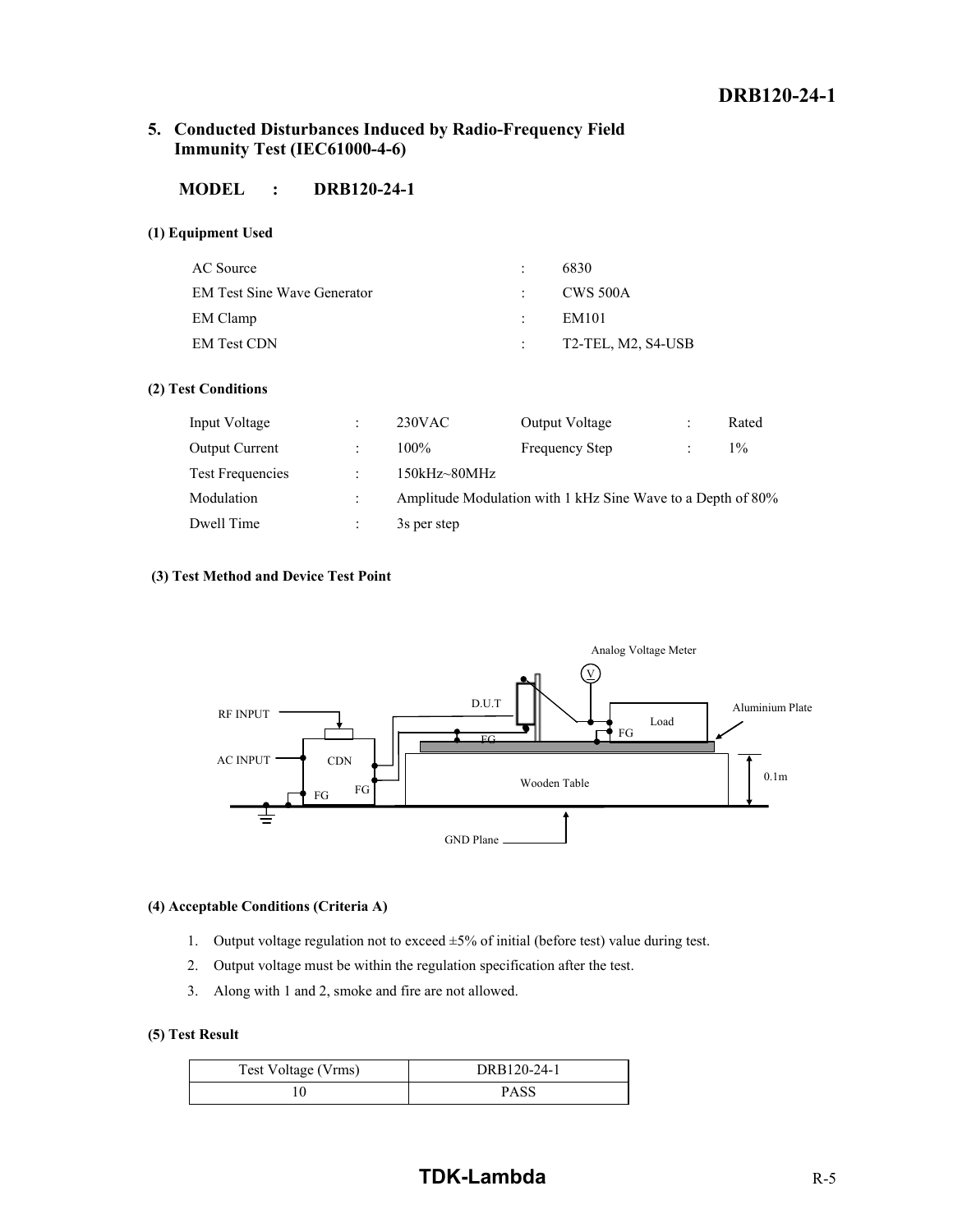#### **6. Power Frequency Magnetic Field Immunity Test (IEC61000-4-8)**

#### **MODEL : DRB120-24-1**

#### **(1) Equipment Used**

| PMM Magnetic Field Generator                             | <b>PMM 1008</b> |
|----------------------------------------------------------|-----------------|
| Integrity Design & Research Corp Gausmeter (AC): IDR-109 |                 |

#### **(2) Test Conditions**

| Input Voltage         | $\ddot{\phantom{a}}$ | $230$ VAC  | Output Voltage             | Rated          |
|-----------------------|----------------------|------------|----------------------------|----------------|
| <b>Output Current</b> |                      | $100\%$    | Magnetic Frequency         | 50 Hz          |
| <b>Direction</b>      | $\mathcal{L}$        | X. Y. Z    | <b>Ambient Temperature</b> | $25^{\circ}$ C |
| <b>Test Duration</b>  |                      | 10 minites |                            |                |

#### **(3) Test Method and Device Test Point**



#### **(4) Acceptable Conditions (Criteria A)**

- 1. Output voltage regulation not to exceed  $\pm 5\%$  of initial (before test) value during test.
- 2. Output voltage must be within the regulation specification after the test.
- 3. Along with 1 and 2, smoke and fire are not allowed.

#### **(5) Test Result**

| Magnetic Field Strength $(A/m)$ | DRB120-24-1 |
|---------------------------------|-------------|
| 30 (Continuous)                 | <b>PASS</b> |
| 300 (Short Duration)            | <b>PASS</b> |